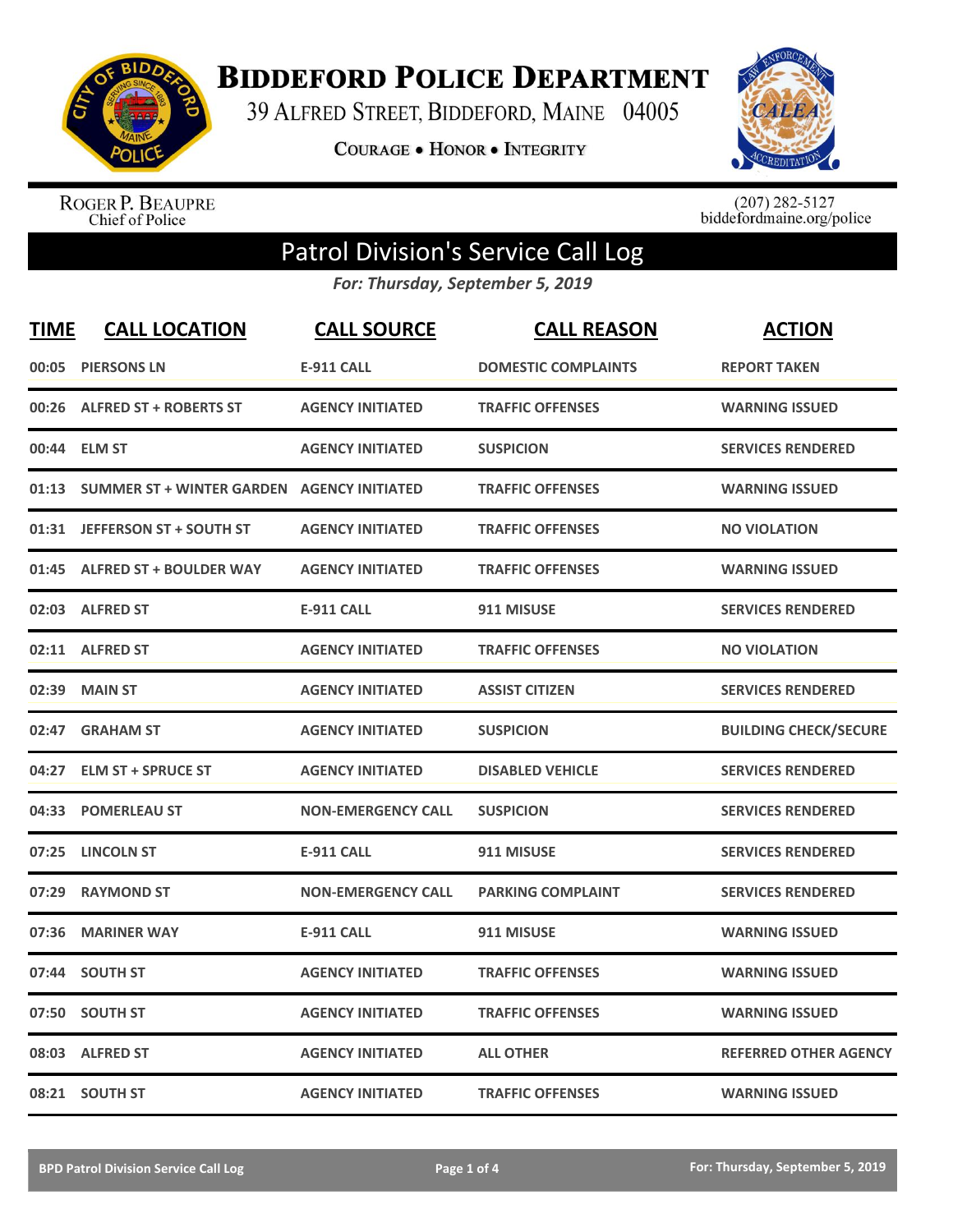| <b>TIME</b> | <b>CALL LOCATION</b>                                                                                     | <b>CALL SOURCE</b>        | <b>CALL REASON</b>                                                                                       | <b>ACTION</b>            |
|-------------|----------------------------------------------------------------------------------------------------------|---------------------------|----------------------------------------------------------------------------------------------------------|--------------------------|
| 08:27       | <b>MAINE TPKE</b>                                                                                        | <b>AGENCY INITIATED</b>   | <b>TRAFFIC OFFENSES</b>                                                                                  | <b>WARNING ISSUED</b>    |
|             | 08:33 MAY ST                                                                                             | <b>AGENCY INITIATED</b>   | <b>TRAFFIC OFFENSES</b>                                                                                  | <b>VSAC ISSUED</b>       |
|             | 08:46 ELM ST + COMMERCIAL ST                                                                             | <b>AGENCY INITIATED</b>   | <b>TRAFFIC OFFENSES</b>                                                                                  | <b>VSAC ISSUED</b>       |
|             | 08:46 PROSPECT ST                                                                                        | <b>NON-EMERGENCY CALL</b> | <b>DOMESTIC COMPLAINTS</b>                                                                               | <b>REPORT TAKEN</b>      |
|             | 08:52 WASHINGTON ST + MAIN ST                                                                            | <b>NON-EMERGENCY CALL</b> | <b>ANIMAL COMPLAINT</b>                                                                                  | <b>SERVICES RENDERED</b> |
|             | 08:54 ALFRED ST                                                                                          | <b>NON-EMERGENCY CALL</b> | <b>PARKING COMPLAINT</b>                                                                                 | <b>SERVICES RENDERED</b> |
|             | 08:59 WATER ST + PIERSONS LN                                                                             | <b>NON-EMERGENCY CALL</b> | <b>PARKING COMPLAINT</b>                                                                                 | <b>SERVICES RENDERED</b> |
|             | 09:23 ELM ST + LAMOTHE AVE                                                                               | <b>AGENCY INITIATED</b>   | <b>TRAFFIC OFFENSES</b>                                                                                  | <b>WARNING ISSUED</b>    |
| 09:34       | OAK RIDGE RD + GUINEA RD                                                                                 | <b>AGENCY INITIATED</b>   | <b>TRAFFIC OFFENSES</b>                                                                                  | <b>WARNING ISSUED</b>    |
|             | 09:44 POOL ST                                                                                            | <b>AGENCY INITIATED</b>   | <b>TRAFFIC OFFENSES</b>                                                                                  | <b>VSAC ISSUED</b>       |
|             | 09:52 WEST ST                                                                                            | <b>AGENCY INITIATED</b>   | <b>TRAFFIC OFFENSES</b>                                                                                  | <b>WARNING ISSUED</b>    |
|             | 10:01 POOL ST                                                                                            | <b>AGENCY INITIATED</b>   | <b>TRAFFIC OFFENSES</b>                                                                                  | <b>WARNING ISSUED</b>    |
|             | 10:08 POOL ST                                                                                            | <b>AGENCY INITIATED</b>   | <b>TRAFFIC OFFENSES</b>                                                                                  | <b>WARNING ISSUED</b>    |
|             | 10:15 POOL ST                                                                                            | <b>AGENCY INITIATED</b>   | <b>TRAFFIC OFFENSES</b>                                                                                  | <b>WARNING ISSUED</b>    |
|             | 10:35 WEST ST                                                                                            | <b>AGENCY INITIATED</b>   | <b>TRAFFIC OFFENSES</b>                                                                                  | <b>VSAC ISSUED</b>       |
|             | 10:38 SOUTH ST<br><b>CHARGE: DOMESTIC VIOLENCE ASSAULT</b><br>CHARGE: ENDANGERING THE WELFARE OF A CHILD |                           | NON-EMERGENCY CALL DOMESTIC COMPLAINTS<br>OFFENDER: CARY ANN STUART  AGE: 35  RESIDENT OF: BIDDEFORD, ME | <b>ARREST(S) MADE</b>    |
|             | 11:07 ALFRED ST                                                                                          | <b>NON-EMERGENCY CALL</b> | <b>SUSPICION</b>                                                                                         | <b>NEGATIVE CONTACT</b>  |
|             | 11:36 GRANITE POINT RD                                                                                   | <b>AGENCY INITIATED</b>   | <b>ANIMAL COMPLAINT</b>                                                                                  | <b>WARNING ISSUED</b>    |
|             | 12:03 ROCKY WAY                                                                                          | E-911 CALL                | 911 MISUSE                                                                                               | <b>NEGATIVE CONTACT</b>  |
|             | 12:06 GUINEA RD                                                                                          | <b>AGENCY INITIATED</b>   | <b>TRAFFIC OFFENSES</b>                                                                                  | <b>VSAC ISSUED</b>       |
|             | 12:24 POOL ST                                                                                            | <b>AGENCY INITIATED</b>   | <b>TRAFFIC OFFENSES</b>                                                                                  | <b>WARNING ISSUED</b>    |
|             | 12:25 ALFRED ST                                                                                          | <b>WALK-IN AT STATION</b> | <b>HARASSMENT</b>                                                                                        | <b>SERVICES RENDERED</b> |
|             | 12:32 POOL ST                                                                                            | <b>AGENCY INITIATED</b>   | <b>TRAFFIC OFFENSES</b>                                                                                  | <b>VSAC ISSUED</b>       |
|             | 12:51 DECARY RD                                                                                          | <b>AGENCY INITIATED</b>   | <b>TRAFFIC OFFENSES</b>                                                                                  | <b>WARNING ISSUED</b>    |
|             | 13:14 LAMOTHE AVE                                                                                        | <b>NON-EMERGENCY CALL</b> | <b>ANIMAL COMPLAINT</b>                                                                                  | <b>SERVICES RENDERED</b> |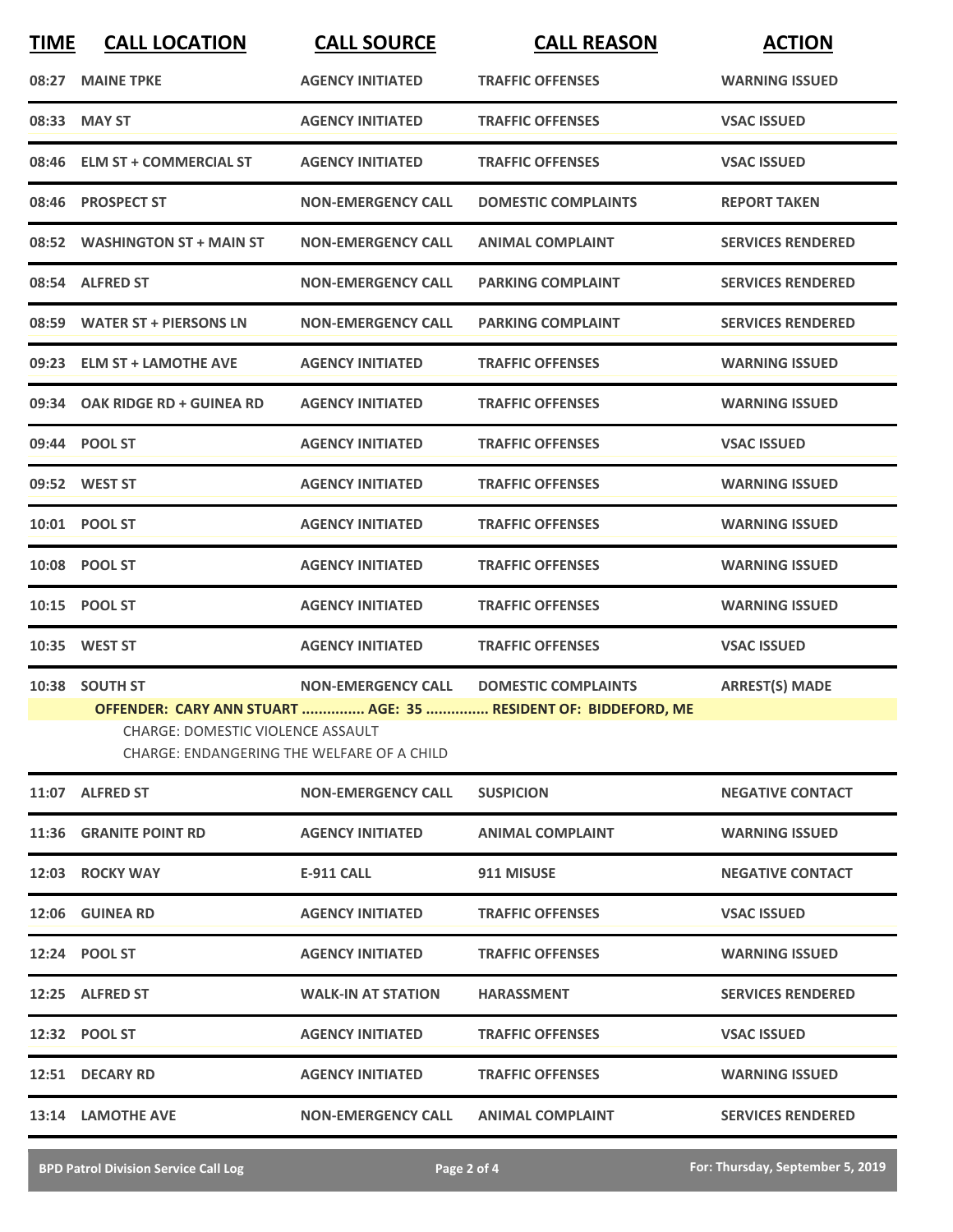| <u>TIME</u> | <b>CALL LOCATION</b>                                                                                           | <b>CALL SOURCE</b>              | <b>CALL REASON</b>                                                                                  | <b>ACTION</b>                |
|-------------|----------------------------------------------------------------------------------------------------------------|---------------------------------|-----------------------------------------------------------------------------------------------------|------------------------------|
|             | 13:51 WILLIAMS CT                                                                                              | <b>NON-EMERGENCY CALL</b>       | <b>CODES ENFORCEMENT</b>                                                                            | <b>SERVICES RENDERED</b>     |
|             | 14:01 ALFRED ST<br>CHARGE: DOMESTIC VIOLENCE ASSAULT                                                           | <b>E-911 CALL</b>               | <b>DOMESTIC COMPLAINTS</b><br>OFFENDER: TIFFANI DAWN ZAYAS  AGE: 42  RESIDENT OF: KENNEBUNKPORT, ME | <b>ARREST(S) MADE</b>        |
|             | 14:06 POOL ST                                                                                                  | <b>AGENCY INITIATED</b>         | <b>TRAFFIC OFFENSES</b>                                                                             | <b>WARNING ISSUED</b>        |
|             | 14:13 ACORN ST + MIDDLE ST                                                                                     | <b>AGENCY INITIATED</b>         | <b>ALL OTHER</b>                                                                                    | <b>SERVICES RENDERED</b>     |
|             | 14:21 ELM ST                                                                                                   | <b>E-911 CALL</b>               | 911 MISUSE                                                                                          | <b>UNFOUNDED</b>             |
|             | 14:21 WEST COLE RD                                                                                             | <b>AGENCY INITIATED</b>         | <b>TRAFFIC OFFENSES</b>                                                                             | <b>WARNING ISSUED</b>        |
|             | 14:43 QUIMBY ST                                                                                                | <b>NON-EMERGENCY CALL</b>       | <b>SUSPICION</b>                                                                                    | <b>SERVICES RENDERED</b>     |
|             | 14:50 TIGER WAY                                                                                                | <b>AGENCY INITIATED</b>         | <b>ASSIST OTHER AGENCY</b>                                                                          | <b>REPORT TAKEN</b>          |
|             | 15:20 AMHERST ST                                                                                               | <b>E-911 CALL</b>               | <b>CHECK WELFARE</b>                                                                                | <b>SERVICES RENDERED</b>     |
|             | 15:38 ELM ST                                                                                                   | <b>E-911 CALL</b>               | <b>DOMESTIC COMPLAINTS</b>                                                                          | <b>REPORT TAKEN</b>          |
|             | 15:39 FOSS ST                                                                                                  | <b>AGENCY INITIATED</b>         | <b>TRAFFIC OFFENSES</b>                                                                             |                              |
|             | 15:40 FOSS ST                                                                                                  | <b>AGENCY INITIATED</b>         | <b>PROTECTION FROM ABUSE SERVIC</b>                                                                 | <b>PAPERWORK NOT SERVED</b>  |
|             | <b>15:43 WASHINGTON ST</b>                                                                                     | <b>E-911 CALL</b>               | <b>CHECK WELFARE</b>                                                                                | <b>NEGATIVE CONTACT</b>      |
|             | 15:50 MAPLEWOOD AVE                                                                                            | <b>NON-EMERGENCY CALL</b>       | <b>SUSPICION</b>                                                                                    | <b>REPORT TAKEN</b>          |
|             | <b>15:59 BIDDEFORD GATEWAY CTR</b>                                                                             | <b>NON-EMERGENCY CALL</b>       | <b>PUBLIC URINATION OR DEFECATIO</b>                                                                | <b>NEGATIVE CONTACT</b>      |
|             | 16:00 MAIN ST + FRANKLIN ST                                                                                    | <b>AGENCY INITIATED</b>         | <b>ASSIST PD AGENCY</b>                                                                             | <b>REPORT TAKEN</b>          |
|             | <b>16:02 MEDICAL CENTER DR</b>                                                                                 | <b>NON-EMERGENCY CALL</b>       | <b>CODES ENFORCEMENT</b>                                                                            | <b>NO ACTION REQUIRED</b>    |
|             | 16:26 ST JOSEPH ST                                                                                             | <b>E-911 CALL</b>               | 911 MISUSE                                                                                          | <b>WARNING ISSUED</b>        |
|             | 16:57 SOUTH ST                                                                                                 | <b>NON-EMERGENCY CALL</b>       | <b>VIOL OF BAIL CONDITIONS</b>                                                                      | <b>REPORT TAKEN</b>          |
|             | 16:58 SOUTH ST<br>OFFENDER: JUVENILE - J  AGE: 16  RESIDENT OF: BIDDEFORD, ME<br><b>CHARGE: WARRANT ARREST</b> | AGENCY INITIATED WARRANT ARREST |                                                                                                     | <b>ARREST(S) MADE</b>        |
|             | 17:10 ALFRED ST                                                                                                | <b>WALK-IN AT STATION</b>       | <b>ARTICLES LOST/FOUND</b>                                                                          | <b>REPORT TAKEN</b>          |
|             | 17:22 ALFRED ST                                                                                                | <b>E-911 CALL</b>               | <b>CHECK WELFARE</b>                                                                                | <b>TRANSPORT TO HOSPITAL</b> |
|             | 17:33 ELM ST                                                                                                   | <b>AGENCY INITIATED</b>         | <b>SUSPICION</b>                                                                                    | <b>NO ACTION REQUIRED</b>    |
|             | 17:33 WILLETT ST                                                                                               | <b>NON-EMERGENCY CALL</b>       | <b>TRESPASSING BY MOTOR VEHICLE</b>                                                                 | <b>SERVICES RENDERED</b>     |